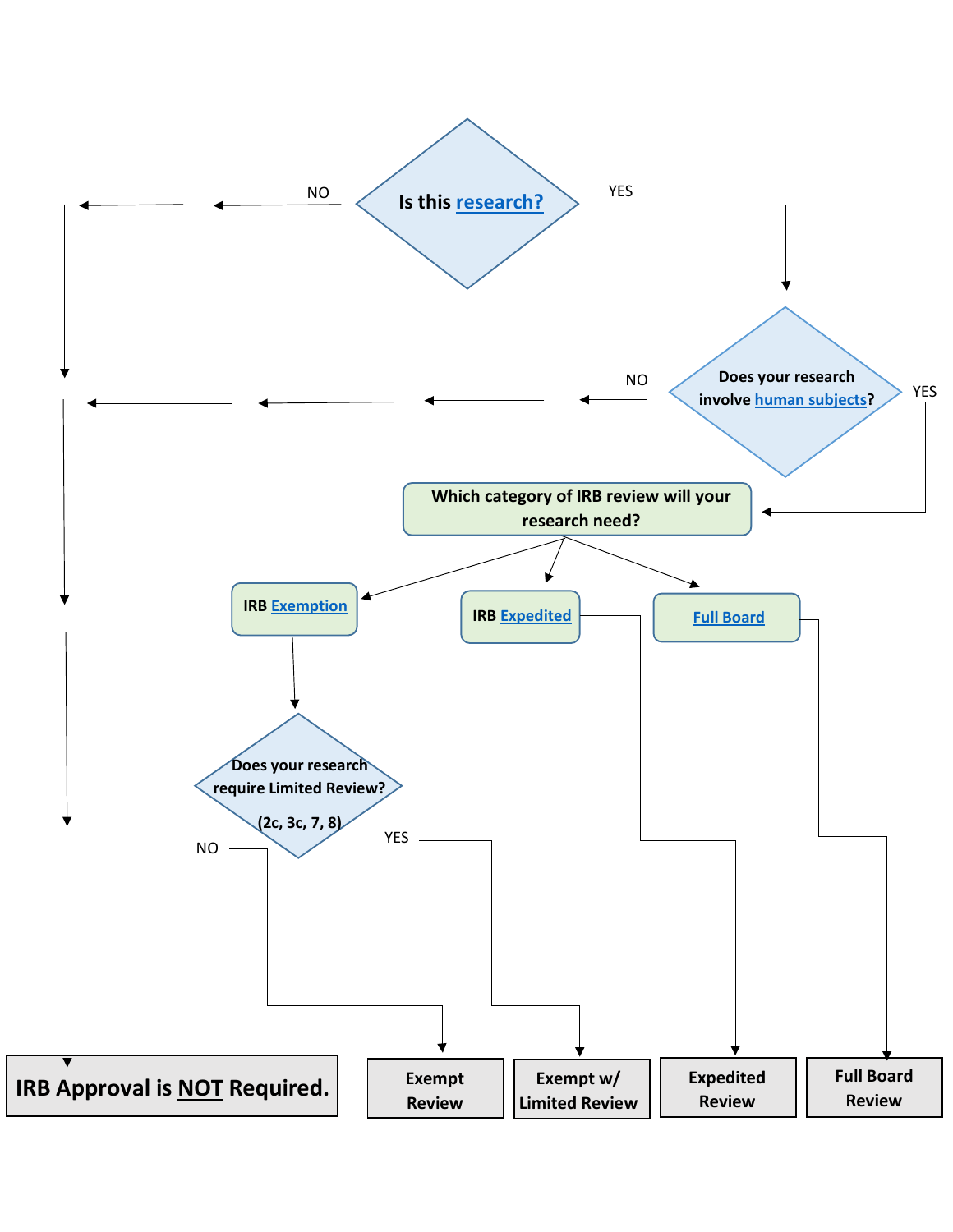## **DEFINITIONS:**

<span id="page-1-0"></span>*Research* - A systematic investigation, including research development, testing, and evaluation, designed to develop or contribute to generalizable knowledge. Activities that meet this definition constitute research for purposes of this policy, whether or not they are conducted or supported under a program that is considered research for other purposes. For example, some demonstration and service programs may include research activities.

#### *Not Research* –

- a. Scholarly and journalistic activities (e.g. Oral history, journalism, biography, literary criticism, legal research, and historical scholarship), including the collection and use of information, that focus directly on the specific individuals about whom the information is collected.
- b. Public health surveillance activities, including the collection and testing of information or bio-specimens, conducted, supported, requested, ordered, required, or authorized by a [public health authority.](#page-2-1) Such activities are limited to those necessary to allow a public health authority to identify, monitor, assess, or investigate potential public health signals, onsets of disease outbreaks, or conditions of public health importance (including trends, signals, risk factors, patterns in diseases, or increases in injuries from using consumer products). Such activities include those associated with providing timely situational awareness and priority setting during the course of an event or crisis that threatens public health (including natural or man-made disasters).
- c. Collection and analysis of information, bio-specimens, or records by or for a criminal justice agency for activities authorized by law or court order solely for criminal justice or criminal investigative purposes.
- d. Authorized operational activities (as determined by each agency) in support of intelligence, homeland security, defense, or other national security missions.

<span id="page-1-1"></span>*Human Subject* - A living individual about whom an investigator (whether professional or student) conducting research; Obtains information or bio-specimens through [intervention](#page-1-2) or [interaction](#page-1-3) with the individual, and uses, studies, or analyzes the information or bio-specimens. **OR** Obtains, uses, studies, analyzes, or generates *identifiable private information* or *identifiable bio-specimens*.

#### <span id="page-1-2"></span>*Helpful Definitions*:

- a. Intervention Includes both physical procedures by which information or bio-specimens are gathered (e.g., venipuncture) and manipulations of the subject or the subject's environment that are performed for research purposes.
- <span id="page-1-3"></span>b. Interaction - Includes communication or interpersonal contact between investigator and subject.
- c. Private Information Includes information about behavior that occurs in a context in which an individual can reasonably expect that no observation or recording is taking place, and information that has been provided for specific purposes by an individual and that the individual can reasonably expect will not be made public (e.g., a medical record).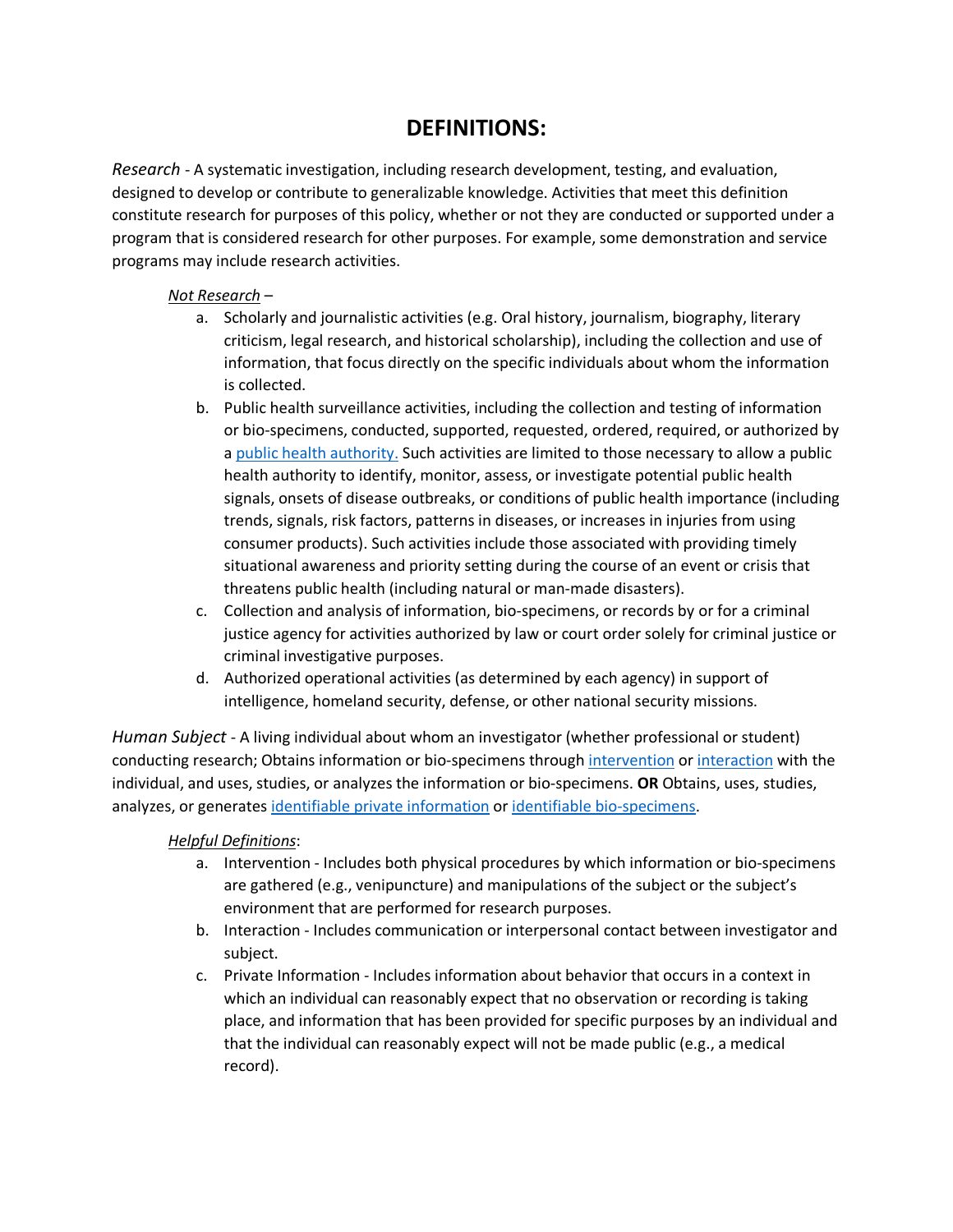- <span id="page-2-2"></span>d. Identifiable Private Information - private information for which the identity of the subject is or may readily be ascertained by the investigator or associated with the information.
- e. Identifiable Bio-specimen A bio-specimen for which the identity of the subject is or may readily be ascertained by the investigator or associated with the bio-specimen.

<span id="page-2-3"></span><span id="page-2-1"></span>*Public Health Authority* - An agency or authority of the United States, a state, a territory, a political subdivision of a state or territory, an Indian Tribe, or a foreign government, or a person or entity acting under a grant of authority from or contract with such public agency, including the employees or agents of such public agency or its contractors or persons or entities to whom it has granted authority, that is responsible for public health matters as part of its official mandate.

<span id="page-2-4"></span>*Clinical Trials* - A research study in which one or more human subjects are prospectively assigned to one or more interventions (which may include placebo or other control) to evaluate the effects of the interventions on biomedical or behavioral health-related outcomes.

# **IRB Review Determination:**

### <span id="page-2-0"></span>*Exemption:*

#### **Note:**

- The exemptions listed below may be applied to research subject to Subpart B Additional Protections for Pregnant Women, Human Fetuses and Neonates involved in research.
- The exemptions listed below **do not apply** to research subject to Subpart C Additional Protections Pertaining to Biomedical and Behavioral Research Involving Prisoners as Subjects, except for research aimed at involving a broader subject population that only incidentally includes prisoners.
- Exemptions 1, 4, 5, 6, 7, and 8 may be applied to research subject to Subpart C Additional Protections for Children Involved as Subjects in Research. Exemption 2(a) or 2(b) only may apply to research involving children when educational tests or the observation of public behavior occurs when the investigator(s) do not participate in the activities being observed. Exemption 2(c) **may not** be applied to research involving children.
	- 1. The research will be conducted only in established or commonly accepted educational settings (like classrooms) **AND** it involves normal educational practices that are not likely to adversely impact students' opportunity to learn required educational content or the assessment of educators who provide instruction. This includes most research on the effectiveness of or the comparison among instructional techniques, curricula, or classroom management methods.
	- 2. Research that only includes interactions involving educational tests (cognitive, diagnostic, aptitude, achievement), survey procedures, interview procedures, or observation of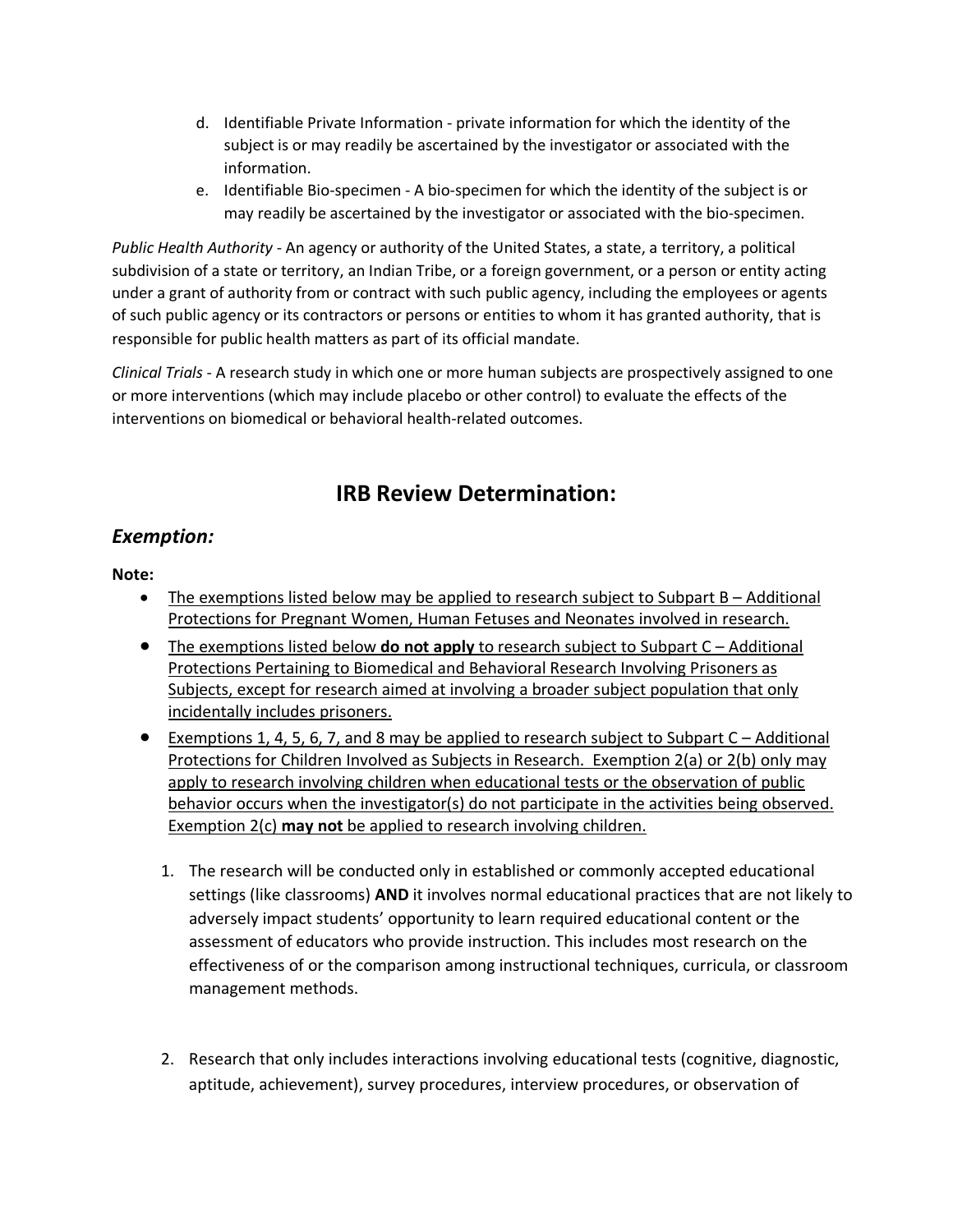public behavior (including visual or auditory recording) if at least one of the following is met:

- a. The information obtained is recorded by the investigator in such a manner that the identity of the human subjects cannot be readily ascertained, directly or through identifiers linked to the subjects;
- b. Any disclosure of the human subject's response outside the research would not reasonably place the subjects at risk of criminal or civil liability or be damaging to the subject's financial standing, employability, educational advancement, or reputation;
- c. The information obtained is recorded by the investigator in such a manner that the identity of the human subjects can readily be ascertained, directly or through identifiers linked to the subjects, and an IRB conducts a limited IRB review to make the determination required by Section .111 (a) (7)
- 3. Research involving benign behavioral interventions in conjunction with the collection of information from an adult subject through verbal or written response (including data entry) or audiovisual recording if the subject prospectively agrees to the intervention and information collection and at least one of the following criteria is met:
	- a. The information obtained is recorded by the investigator in such a manner that the identity of the human subjects cannot be readily ascertained, directly or through identifiers linked to the subjects;
	- b. Any disclosure of the human subject's response outside the research would not reasonably place the subjects at risk of criminal or civil liability or be damaging to the subject's financial standing, employability, educational advancement, or reputation;
	- c. The information obtained is recorded by the investigator in such a manner that the identity of the human subjects can readily be ascertained, directly or through identifiers linked to the subjects, and an IRB conducts a limited IRB review to make the determination required by Section .111 (a) (7)

For the purpose of this provision, benign behavioral interventions are brief in duration, harmless, painless, not physically invasive, not likely to have a significant adverse lasting impact on the subjects, and the investigator has no reason to think the subjects will find the interventions offensive or embarrassing. Examples being: video games or doing puzzles under various noise conditions.

If the research involves deceiving the subjects regarding the nature or purpose of the research, this exemption is not applicable unless the subject authorizes the deception through a prospective agreement to participate in research in circumstances in which the subject is informed that he or she will be unaware of or misled regarding the nature or purposes of the research.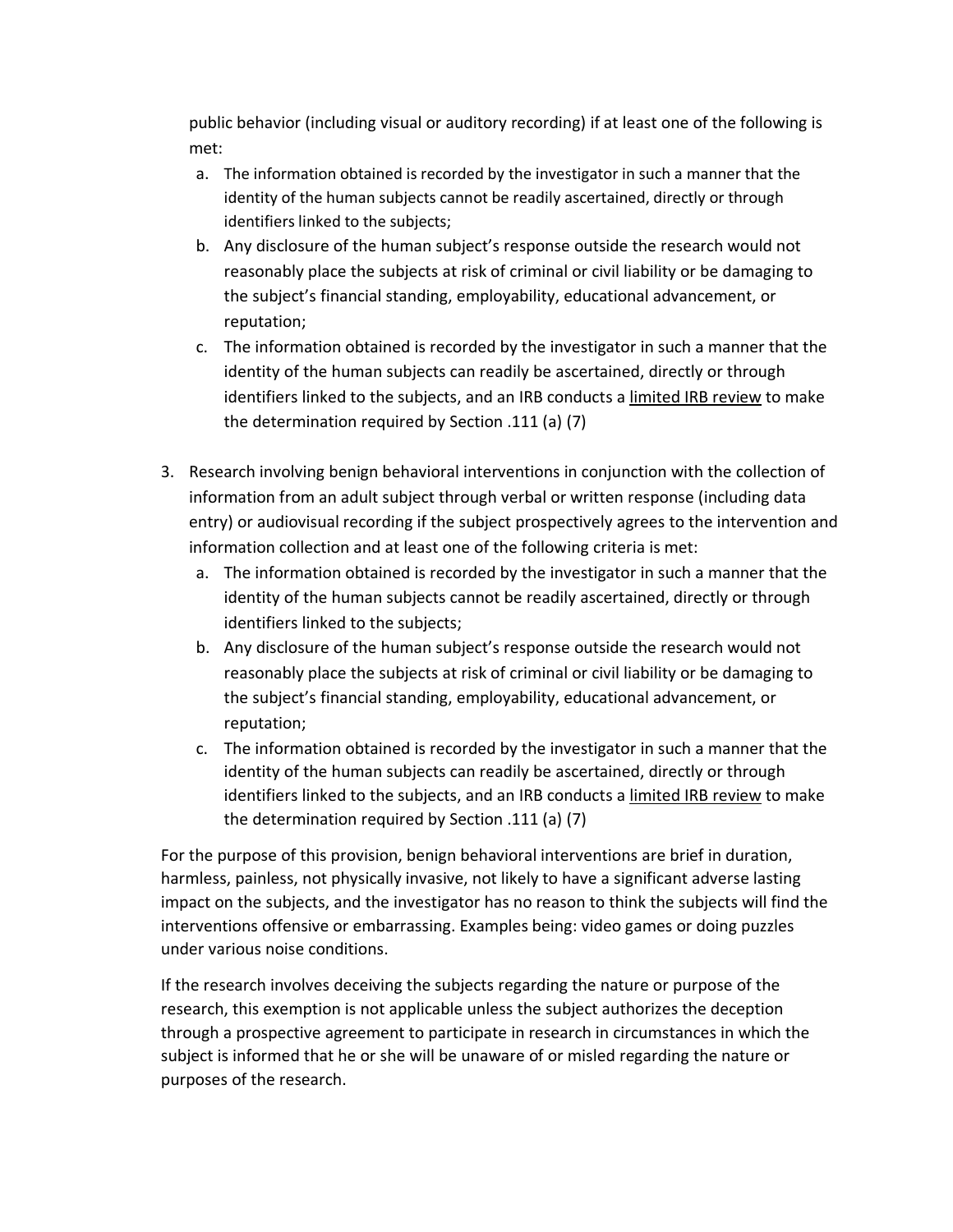- 4. Secondary research for which consent is not required: Secondary research uses of identifiable private information or identifiable bio-specimens if at least one of the following criteria are met:
	- a. The identifiable private information or identifiable bio-specimens are publicly available;
	- b. Information, including information about bio-specimens, is recorded by the investigator in such a manner that the identity of the human subjects cannot readily be ascertained directly or through identifiers linked to the subjects, the investigator does not contact the subjects, and the investigator will not re-identify the subjects;
	- c. The research involves only information collection and analysis involving the investigator's use of identifiable health information when that use is regulated under 45 CFR Parts 160 and 164, subparts A and E, for the purposes of health care operations or research as those terms are defined at 45 CFR 164.501 or tor public health activities or purposes as described under 45 CFR 164.512(b);
	- d. The research is conducted by, or on behalf of, a federal department or agency using government-collected information obtained for non-research activities, if the research generates identifiable private information that is or will be maintained on information technology that is subject to and in compliance with section 208(b) of the E-Government Act of 2002;
		- i. U.S.C. 3501 Note: if all of the identifiable private information collected, used, or generated as part of the activity will be maintained in a systems of records subject to the privacy act of 1974.
		- ii. U.S.C. 552a, and, if applicable, the information used in the research was collected subject to the Paperwork Reduction Act of 1995, 44 U.S.C. 3501 et seq.
- 5. Research and demonstration projects that are conducted or supported by a federal department or agency, or otherwise subject to the approval of department or agency heads, and that are designed to study, evaluate, improve, or otherwise examine public benefit or service programs, including procedures for obtaining benefits or services under those programs, possible changes or alternatives to those programs or procedures, or possible changes in methods or levels of payment for benefits or services under those programs. Such projects include, but are not limited to, internal studies by federal employees, and studies under contracts or consulting arrangements, cooperative agreements, or grants. Exempt projects also include waivers of otherwise mandatory requirements using authorities such as the sections 1115 and 1115A of the Social Security Act, as amended.
	- a. Each Federal department conducting or supporting the research and demonstrating projects must establish, on a publicly accessible Federal Website or in such other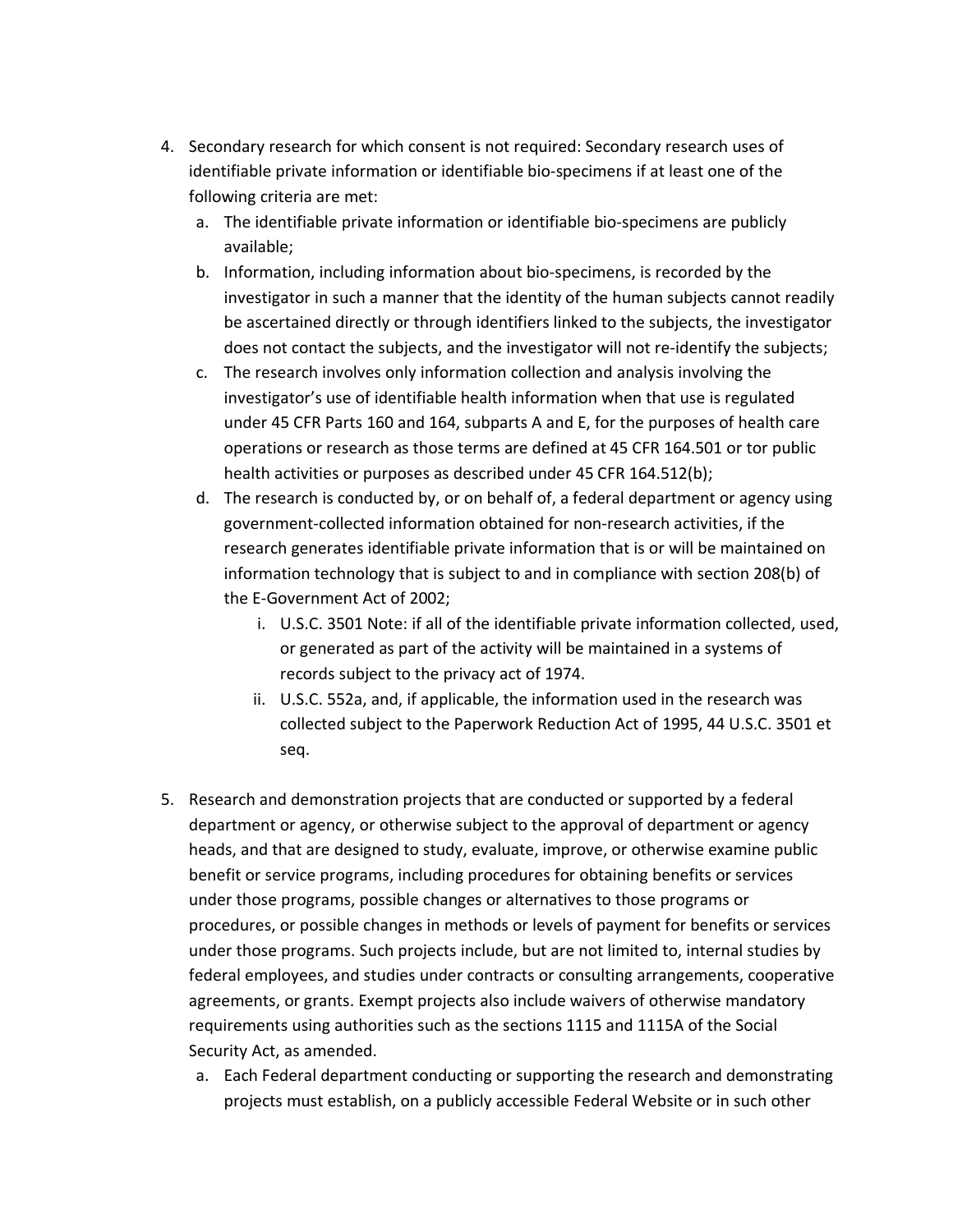manner as the department or agency head may determine, a list of the research and demonstration projects the Federal department or agency conducts or supports published on this list prior to commencing the research involving human subjects.

- 6. Taste and food quality evaluation and consumer acceptance studies:
	- a. If wholesome foods without additives are consumed;
	- b. If a food is consumed that contains a food ingredient at or below the level and for the use found to be safe, or agricultural chemical or environmental contaminant at or below the level found to be safe, by the food and drug administration or approved by the Environmental Protection Agency or the Food Safety Inspection Service of the U.S. Department of Agriculture.
- 7. Storage or maintenance for secondary research for which broad consent is required: Storage or maintenance of identifiable private information or identifiable bio-specimens for potential secondary research use if an IRB conducts a limited review and makes the appropriate determinations required by Section .111 (a) (8).
- 8. Secondary research for which broad consent is required: Research involving the use of identifiable private information or identifiable bio-specimens for secondary research use if the following criteria are met:
	- a. Broad consent for the storage maintenance, and secondary research use was obtained in accordance with Section .116(a)(1) through  $(4)$ , (a)(6), and (d);
	- b. Documentation of informed consent or waiver of documentation of consent was obtained in accordance with Section .117;
	- c. An IRB conducts a limited IRB review and makes the determination that the research to be conducted is within the scope of the broad consent referenced in paragraph (d)(8)(i) of this section;
	- d. The investigator does not include returning individual research results to subjects as part of the study plan. This provision does not prevent an investigator from abiding by any legal requirements to return individual research results.

### <span id="page-5-0"></span>*Expedited:*

Must involve no more than minimal risk. Minimal risk means that the probability and magnitude of harm or discomfort anticipated in the research are not greater in and of themselves than those ordinarily encountered in daily life or during the performance of routine physical or psychological examinations or tests.

> 1. [Clinical studies](#page-2-4) of drugs and medical devices only when certain conditions are met. See 63 FR 60364 for more information.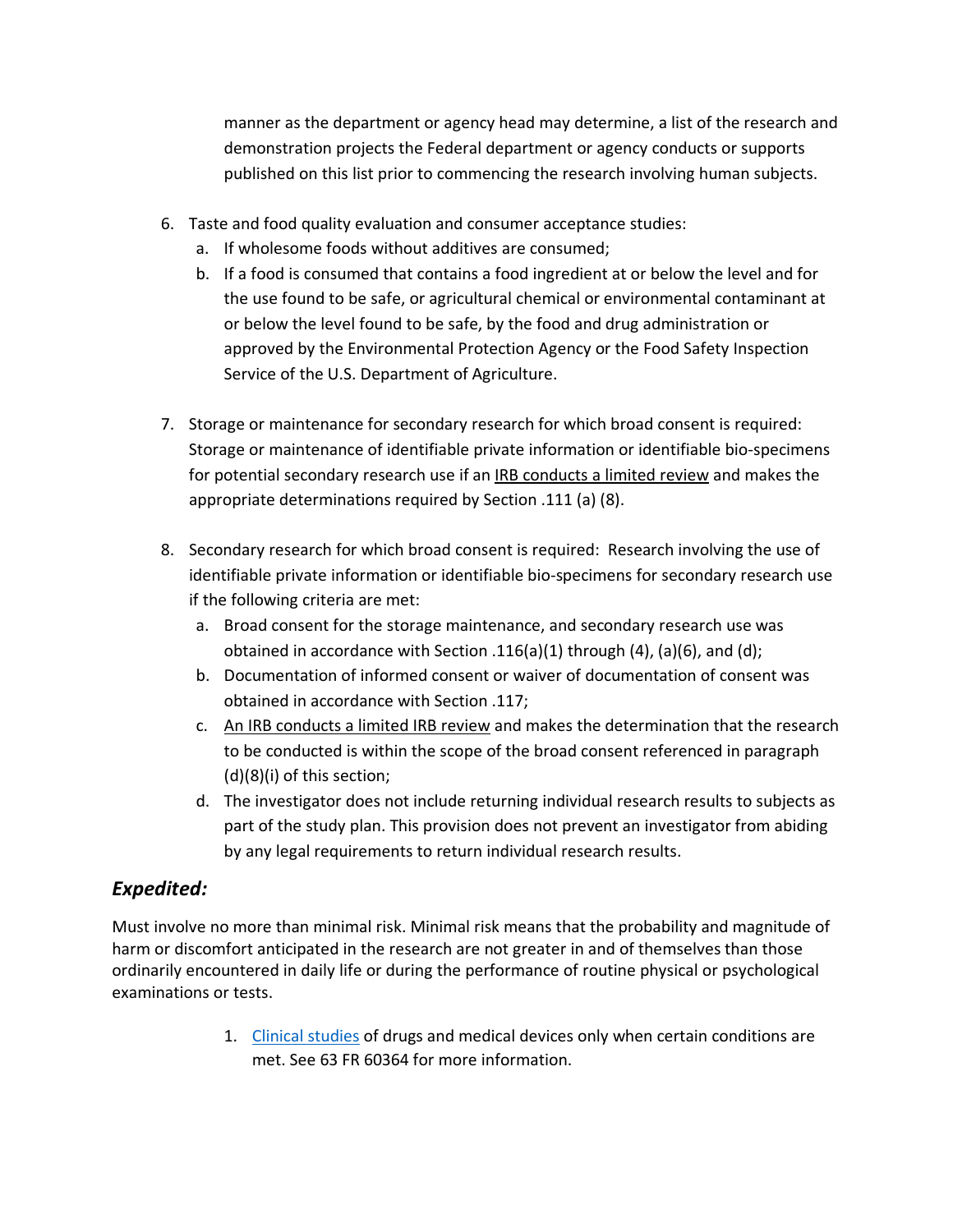- 2. Collection of blood samples by finger stick, heel stick, ear stick, or venipuncture as follows:
	- a. From healthy, non-pregnant adults who weigh at least 110 pounds. For these subjects, the amounts drawn may not exceed 550 ml in an 8 week period and collection may not occur more frequently than 2 times per week; or
	- b. From other adults and children, considering the age, weight, and health of the subjects, the collection procedure, the amount of blood to be collected, and the frequency with which it will be collected. For these subjects, the amount drawn may not exceed the lesser of 50 ml or 3 ml per kg in an 8 week period and collection may not occur more frequently than 2 times per week.
- 3. Prospective collection of biological specimens for research purposes by noninvasive means.
	- a. Examples: (a) hair and nail clippings in a non-disfiguring manner; (b) excreta and external secretions (including sweat); (c) uncannulated saliva collected either in an unstimulated fashion or stimulated by chewing gumbase or wax or by applying a dilute citric solution to the tongue; (d) placenta removed at delivery; (e) amniotic fluid obtained at the time of rupture of the membrane prior to or during labor; (f) mucosal and skin cells collected by buccal scraping or swab, skin swab, or mouth washings; (g) sputum collected after saline mist nebulization. See 63 FR 60364 for more examples.
- 4. Collection of data through noninvasive procedures (not involving general anesthesia or sedation) routinely employed in clinical practice, excluding procedures involving X-rays or microwaves. Where medical devices are employed, they must be cleared/approved for marketing. (Studies intended to evaluate the safety and effectiveness of the medical device are not generally eligible for expedited review, including studies of cleared medical devices for new indications.)
	- a. Examples: (a) physical sensors that are applied either to the surface of the body or at a distance and do not involve input of significant amounts of energy into the subject or an invasion of the subject's privacy; (b) weighing or testing sensory acuity; (c) magnetic resonance imaging; (d) electrocardiography, electroencephalography, thermography, detection of naturally occurring radioactivity, electroretinography, ultrasound, diagnostic infrared imaging, doppler blood flow, and echocardiography; (e) moderate exercise, muscular strength testing, body composition assessment, and flexibility testing where appropriate given the age, weight, and health of the individual.